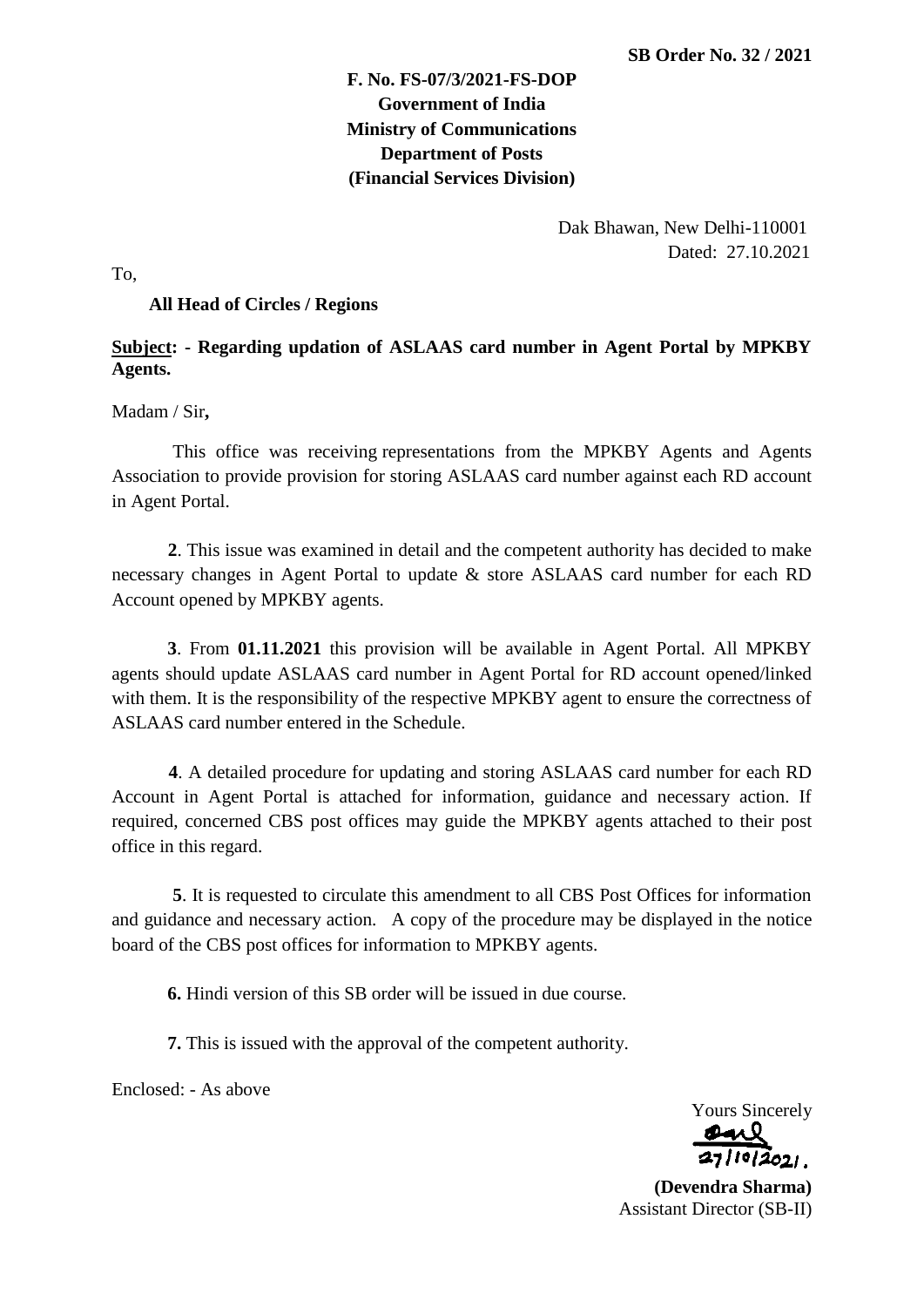### Copy to: -

- 1. Sr. PPS to Secretary (Posts)
- 2. PS to Director General Postal Services.
- 3. PPS/ PS to Addl. DG (Co-ordination)/Member (Banking)/Member (O)/Member (P)/ Member (Planning & HRD)/Member (PLI)/Member (Tech)/AS & FA
- 4. Addl. Director General, APS, New Delhi
- 5. Chief General Manager, BD Directorate / Parcel Directorate / PLI Directorate
- 6. Sr. Deputy Director General (Vig) & CVO) / Sr. Deputy Director General (PAF)
- 7. Director, RAKNPA / CGM, CEPT / Directors of all PTCs
- 8. Director General P & T (Audit), Civil Lines, New Delhi
- 9. Secretary, Postal Services Board/ All Deputy Directors General
- 10. All General Managers (Finance) / Directors Postal Accounts / DDAP
- 11. Chief Engineer (Civil), Postal Directorate
- 12. All recognized Federations / Unions / Associations
- 13. The Under Secretary, MOF (DEA), NS-II Section, North Block, New Delhi.
- 14. The Joint Director & HOD, National Savings Institute, ICCW Building, 4 Deendayal Upadhyay Marg, New Delhi-110002
- 15. GM, CEPT, Mysuru for uploading the order on the India Post website.
- 16. ADG (OL) for information and Hindi Translation of SB Order.
- 17. Guard File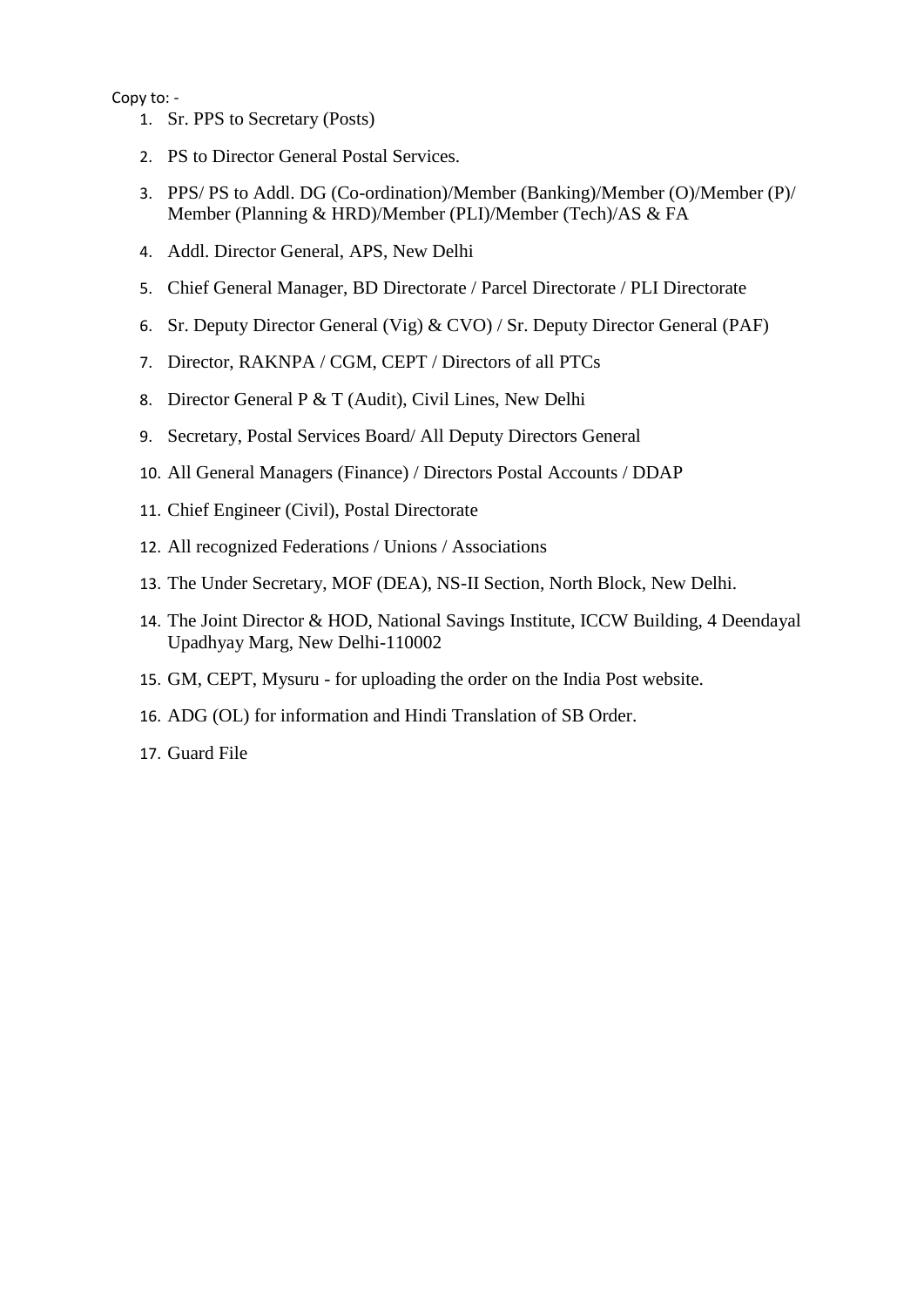#### **Standard Operating Procedure for Updation of ASLAAS Number in Agent Portal**

### 1. **Introduction**

ASLAAS number is to be updated against RD accounts linked to MPKBY agents while preparing Bulk list. Though an option to update ASLAAS number is available in existing Agent Portal, it is learnt that many agents are not using this option as this ASLAAS was not getting stored against RD account.

Necessary changes have been made to update and store the ASLAAS card number with the linked RD account in Agent Portal. This ASLAAS number will get stored and will get displayed while preparing RD bulk list (Schedule).

# 2. **How to update ASLAAS Number in Agent Portal**

i. MPKBY agents shall login in Agent Portal through url https://dopagent.indiapost.gov.in with their creditentials.

ii. An option '**Update ASLAAS Number**' is available under Accounts table.

iii. Once "**Update ASLAAS number**" option is clicked, concerned Agent ID will be displayed.

iv. Two fields **RD account number** and **ASLAAS Number** field will be available. Both are mandatory fields.

|                                                          |                                                                                                                                                                                                                                                                                              |        |                                                                                                                    |   |           |                                                                                         |               |                                   | 门<br>$\times$<br>$\overline{\phantom{a}}$                   |
|----------------------------------------------------------|----------------------------------------------------------------------------------------------------------------------------------------------------------------------------------------------------------------------------------------------------------------------------------------------|--------|--------------------------------------------------------------------------------------------------------------------|---|-----------|-----------------------------------------------------------------------------------------|---------------|-----------------------------------|-------------------------------------------------------------|
| ↞                                                        | Lattp://172.18.132.61:5590/corp/Finacle;jsessionid=0000J8UDFUHQnbwtz7K4sJsA9W8:-1?bwayparam=qQxWqAXRGHHSylK3Vqq1TqlltFBSVe v C   Search                                                                                                                                                      |        |                                                                                                                    |   |           |                                                                                         |               |                                   | - ۹<br>88 O                                                 |
| Department of Post Agent L ×                             |                                                                                                                                                                                                                                                                                              |        |                                                                                                                    |   |           |                                                                                         |               |                                   |                                                             |
| File Edit View Favorites Tools Help                      |                                                                                                                                                                                                                                                                                              |        |                                                                                                                    |   |           |                                                                                         |               |                                   |                                                             |
| arythy my<br>Govt. of India                              | Welcome Mr/Ms. TEST TWO                                                                                                                                                                                                                                                                      |        | Date & Time: 25 Oct 2021, 13:26:09 IST                                                                             |   |           | <b>Skip to Content</b>                                                                  | <b>I</b> FAOS | Sitemap   Contact Us              | $R_{\ell}$<br>  logout                                      |
| Ministry of Communications<br><b>Department of Posts</b> | Last log in time: 25-10-2021 12:11:25 PM IST                                                                                                                                                                                                                                                 |        |                                                                                                                    |   |           | Your session will timeout in 2 hrs: 0 mins<br>Prevent Session Timeout Skin: Skin1 V   » | A A A         |                                   |                                                             |
| <b>Dashboard</b><br><b>Change Password</b>               | <b>Accounts</b>                                                                                                                                                                                                                                                                              |        |                                                                                                                    |   |           |                                                                                         |               |                                   |                                                             |
| » Agent Enquire & Update Screen<br>» Reports             | Accounts: Update ASLAAS Number > Link ASLAAS Number for RD Account                                                                                                                                                                                                                           |        |                                                                                                                    |   |           |                                                                                         |               | ė                                 |                                                             |
| » Update ASLAAS Number                                   | >> LINK ASLAAS NUMBER FOR RD ACCOUNT                                                                                                                                                                                                                                                         |        |                                                                                                                    |   |           |                                                                                         |               |                                   |                                                             |
| » ASLAAS Number Report                                   | <b>Link ASLAAS Number for RD Account</b>                                                                                                                                                                                                                                                     |        |                                                                                                                    |   |           |                                                                                         |               |                                   |                                                             |
|                                                          | Agent Id:                                                                                                                                                                                                                                                                                    |        | MIG0005241                                                                                                         |   |           |                                                                                         |               |                                   |                                                             |
|                                                          | RD Account Number:                                                                                                                                                                                                                                                                           |        |                                                                                                                    |   |           |                                                                                         |               |                                   |                                                             |
|                                                          | ASLAAS Number: <sup>*</sup>                                                                                                                                                                                                                                                                  |        |                                                                                                                    |   |           |                                                                                         |               |                                   |                                                             |
|                                                          |                                                                                                                                                                                                                                                                                              |        |                                                                                                                    |   |           |                                                                                         |               |                                   | Continue                                                    |
|                                                          | <b>Additional Information</b><br>The bank can use this placeholder for displaying:<br>- Generic content to the customers (like service level agreement,<br>general terms & conditions)<br>- Function-specific information (like 'Please submit all remittance<br>requests before 8 PM IST.") |        | - Customer-specific information (like 'You have logged into<br>our internet banking service as "DOP.MIG0005241".") |   |           |                                                                                         |               |                                   |                                                             |
|                                                          | stafts on<br>Govt. of India<br>Ministry of Communications<br><b>Department of Posts</b>                                                                                                                                                                                                      |        |                                                                                                                    |   |           |                                                                                         |               |                                   | Site Map   Privacy Policy   Terms & Conditions   Disclaimer |
|                                                          |                                                                                                                                                                                                                                                                                              |        |                                                                                                                    |   |           |                                                                                         |               |                                   |                                                             |
|                                                          |                                                                                                                                                                                                                                                                                              |        |                                                                                                                    |   |           |                                                                                         |               |                                   | $\sqrt[4]{125\%}$ $\sqrt[4]{ }$                             |
| Ω<br>Type here to search<br>H.                           | <b>互i</b>                                                                                                                                                                                                                                                                                    | e<br>m |                                                                                                                    | ☆ | <b>Fz</b> | <b>X.</b><br>F                                                                          | W.            | $\bigcirc$ $\land$ $\Diamond$ ENG | 13:26<br>$\overline{\mathbf{a}}$<br>25-10-2021              |

v. RD account number and its ASLAAS number are to be updated.

vi. No Special characters like "\, /,-" are allowed in ASLAAS Number field.